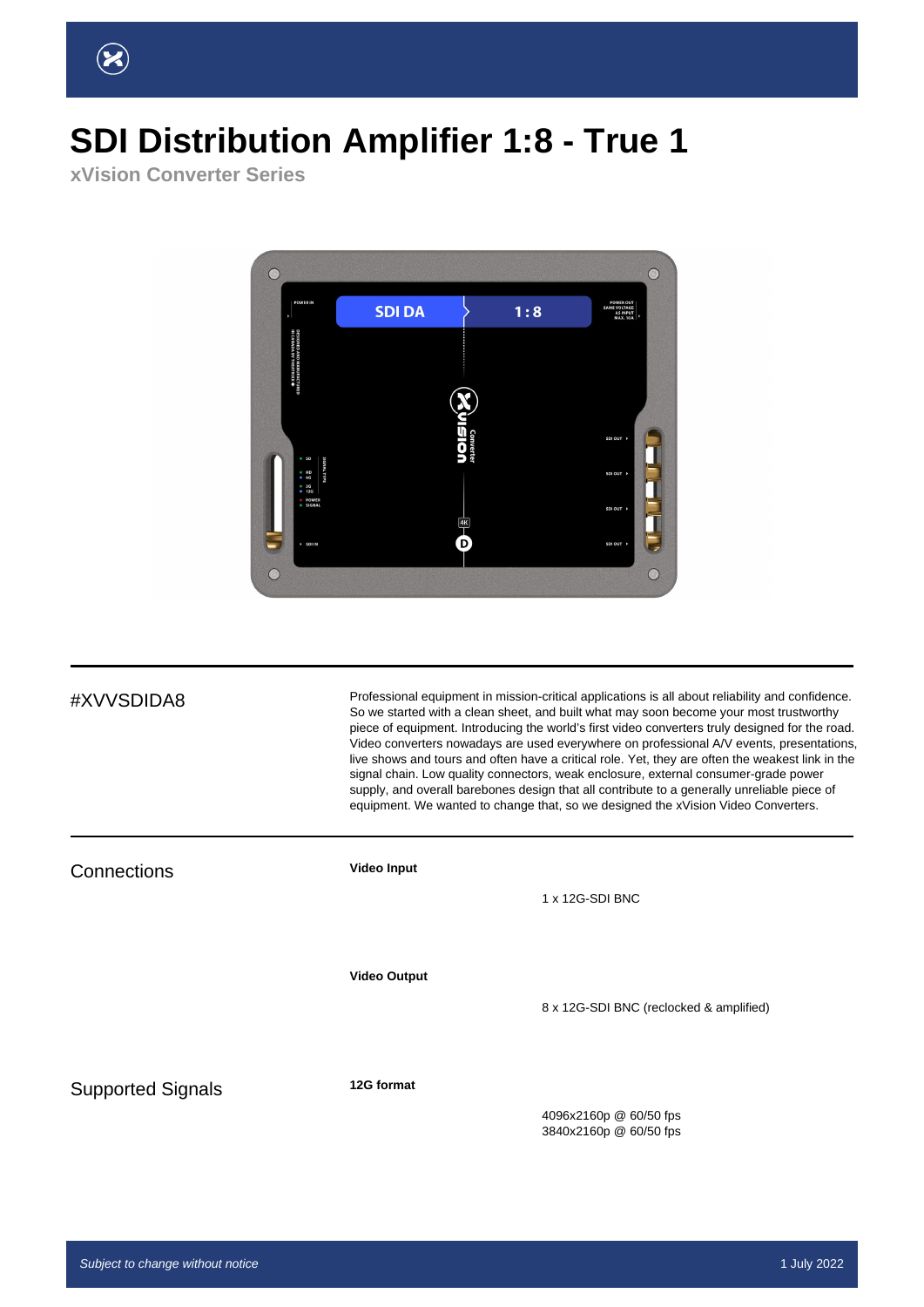| 6G format              | 4096x2160p @ 30/25/24 fps, 3840x2160p @ 30/25/24<br>fps                     |
|------------------------|-----------------------------------------------------------------------------|
| 3G format              | 1920x1080p @ 60/50 fps                                                      |
| <b>HD</b> format       | 1920x1080p @ 30/25/24 fps, 1920x1080i @ 60/50 fps,<br>1280x720p @ 60/50 fps |
| SD format              | 720x480i @ 60 fps, 720x576i @ 50 fps                                        |
| <b>Embedded audio</b>  | Up to 16 channels, 24 bit, 48 kHz                                           |
| <b>SMPTE Standards</b> | ST2082-1S, ST2082-10, ST425M Level A and B,<br>ST424M, ST292M, ST259M       |

## Physical **Height**

### **Depth**

### **Width**

**Weight**

## 62 mm (2.44 in)

180 mm (7.08 in)

221 mm (8.7 in)